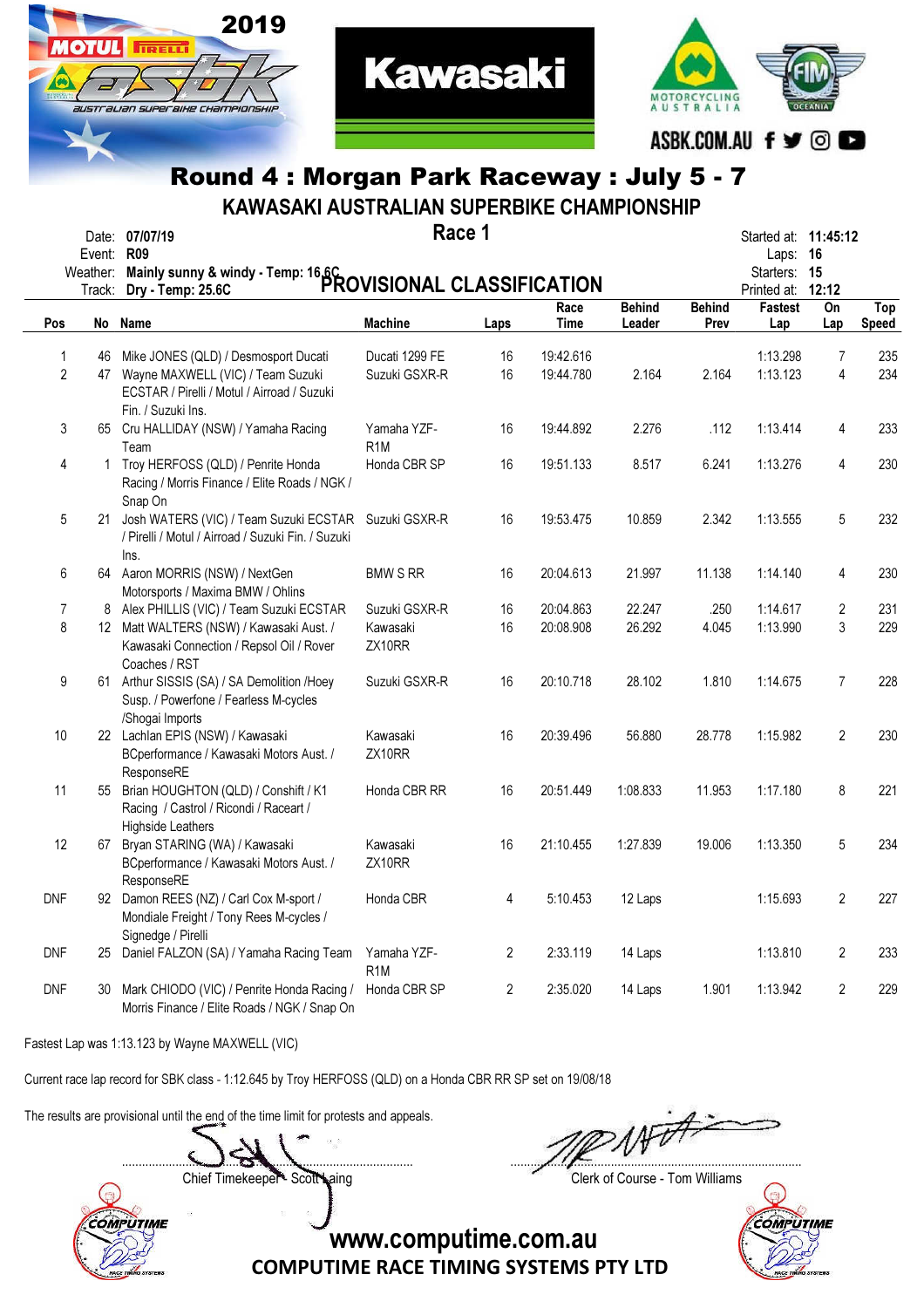



|                                                                                                                                                   | Round 4: Morgan Park Raceway: July 5 - 7<br>KAWASAKI AUSTRALIAN SUPERBIKE CHAMPIONSHIP |    |                   |                  |                                     |                                                                                           |                  |          |      |                                                                              |                  |                   |  |
|---------------------------------------------------------------------------------------------------------------------------------------------------|----------------------------------------------------------------------------------------|----|-------------------|------------------|-------------------------------------|-------------------------------------------------------------------------------------------|------------------|----------|------|------------------------------------------------------------------------------|------------------|-------------------|--|
| Race 1<br>Date: 07/07/19<br>Event: R09<br>Weather: Mainly sunny & windy - Temp: 16.6C<br><b>PROVISIONAL LAP TIMES</b><br>Track: Dry - Temp: 25.6C |                                                                                        |    |                   |                  |                                     |                                                                                           |                  |          |      | Started at: <b>11:45:12</b><br>Laps: 16<br>Starters: 15<br>Printed at: 12:12 |                  |                   |  |
|                                                                                                                                                   | No Name                                                                                |    | Lap 1             | Lap <sub>2</sub> | Lap3                                | Lap <sub>4</sub>                                                                          | Lap <sub>5</sub> | Lap6     | Lap7 | Lap <sub>8</sub>                                                             | Lap <sub>9</sub> | Lap <sub>10</sub> |  |
|                                                                                                                                                   | 1 Troy HERFOSS (QLD)                                                                   |    |                   |                  |                                     | 1:18.913 1:13.840 1:13.460 1:13.276 1:13.638 1:13.542 1:14.449 1:13.861 1:13.803 1:13.707 |                  |          |      |                                                                              |                  |                   |  |
|                                                                                                                                                   |                                                                                        | 10 |                   |                  |                                     | 1:14.397  1:14.522  1:14.957  1:14.941  1:14.883  1:14.944                                |                  |          |      |                                                                              |                  |                   |  |
|                                                                                                                                                   | 8 Alex PHILLIS (VIC)                                                                   |    |                   |                  |                                     | 1:21.165 1:14.617 1:14.715 1:14.964 1:15.235 1:14.937 1:14.918 1:15.063 1:15.236 1:14.862 |                  |          |      |                                                                              |                  |                   |  |
|                                                                                                                                                   |                                                                                        | 10 |                   |                  |                                     | 1:14.817  1:15.091  1:14.805  1:14.696  1:14.770  1:14.972                                |                  |          |      |                                                                              |                  |                   |  |
|                                                                                                                                                   | 12 Matt WALTERS (NSW)                                                                  |    |                   |                  |                                     | 1:21.208 1:14.245 1:13.990 1:14.276 1:14.322 1:14.504 1:15.008 1:15.235 1:15.487 1:15.563 |                  |          |      |                                                                              |                  |                   |  |
|                                                                                                                                                   |                                                                                        | 10 |                   |                  |                                     | 1:15.950  1:15.854  1:15.647  1:15.947  1:15.817  1:15.855                                |                  |          |      |                                                                              |                  |                   |  |
|                                                                                                                                                   | 21 Josh WATERS (VIC)                                                                   |    |                   |                  |                                     | 1:20.096 1:13.942 1:13.719 1:13.863 1:13.555 1:13.615 1:13.992 1:14.127 1:14.242 1:14.439 |                  |          |      |                                                                              |                  |                   |  |
|                                                                                                                                                   |                                                                                        | 10 |                   |                  |                                     | 1:14.255  1:14.394  1:14.610  1:14.913  1:14.749  1:14.964                                |                  |          |      |                                                                              |                  |                   |  |
|                                                                                                                                                   | 22 Lachlan EPIS (NSW)                                                                  |    |                   |                  |                                     | 1:22.368 1:15.982 1:16.012 1:16.430 1:16.089 1:17.815 1:16.549 1:17.441 1:17.653 1:17.313 |                  |          |      |                                                                              |                  |                   |  |
|                                                                                                                                                   |                                                                                        | 10 |                   |                  |                                     | 1:17.286 1:17.222 1:17.561 1:17.576 1:17.748 1:18.451                                     |                  |          |      |                                                                              |                  |                   |  |
|                                                                                                                                                   | 25 Daniel FALZON (SA)                                                                  |    | 1:19.309 1:13.810 |                  |                                     |                                                                                           |                  |          |      |                                                                              |                  |                   |  |
|                                                                                                                                                   | 30 Mark CHIODO (VIC)                                                                   |    | 1:21.078 1:13.942 |                  |                                     |                                                                                           |                  |          |      |                                                                              |                  |                   |  |
|                                                                                                                                                   | 46 Mike JONES (QLD)                                                                    |    |                   |                  |                                     | 1:18.911 1:13.524 1:13.321 1:13.381 1:13.543 1:13.405 1:13.298 1:13.518 1:13.755 1:13.421 |                  |          |      |                                                                              |                  |                   |  |
|                                                                                                                                                   |                                                                                        | 10 |                   |                  |                                     | 1:13.536  1:13.603  1:13.328  1:13.754  1:14.046  1:14.272                                |                  |          |      |                                                                              |                  |                   |  |
|                                                                                                                                                   | 47 Wayne MAXWELL (VIC)                                                                 |    |                   |                  |                                     | 1:19.687 1:13.861 1:13.624 1:13.123 1:13.268 1:13.450 1:13.715 1:13.364 1:13.829 1:13.498 |                  |          |      |                                                                              |                  |                   |  |
|                                                                                                                                                   |                                                                                        | 10 |                   |                  |                                     | 1:13.702 1:13.835 1:13.702 1:14.110 1:14.043 1:13.969                                     |                  |          |      |                                                                              |                  |                   |  |
|                                                                                                                                                   | 55 Brian HOUGHTON (QLD)                                                                |    |                   |                  |                                     | 1:24.302 1:17.363 1:17.908 1:17.573 1:17.807 1:17.939 1:17.908 1:17.180 1:17.464 1:17.952 |                  |          |      |                                                                              |                  |                   |  |
|                                                                                                                                                   |                                                                                        | 10 |                   |                  |                                     | 1:17.722 1:17.717 1:17.959 1:17.930 1:18.198                                              |                  | 1:18.527 |      |                                                                              |                  |                   |  |
|                                                                                                                                                   | 61 Arthur SISSIS (SA)                                                                  |    |                   |                  |                                     | 1:21.559 1:15.111 1:14.915 1:15.258 1:14.788 1:14.872 1:14.675 1:14.929 1:15.037 1:15.336 |                  |          |      |                                                                              |                  |                   |  |
|                                                                                                                                                   |                                                                                        | 10 |                   |                  |                                     | 1:15.457 1:15.855 1:15.839 1:15.702 1:15.605 1:15.780                                     |                  |          |      |                                                                              |                  |                   |  |
|                                                                                                                                                   | 64 Aaron MORRIS (NSW)                                                                  |    |                   |                  |                                     | 1:22.442 1:14.372 1:14.767 1:14.140 1:14.696 1:14.221 1:14.862 1:14.674 1:14.882 1:14.881 |                  |          |      |                                                                              |                  |                   |  |
|                                                                                                                                                   |                                                                                        | 10 |                   |                  |                                     | 1:15.510  1:15.010  1:15.071  1:15.281  1:14.994  1:14.810                                |                  |          |      |                                                                              |                  |                   |  |
|                                                                                                                                                   | 65 Cru HALLIDAY (NSW)                                                                  |    |                   |                  |                                     | 1:19.242 1:13.857 1:13.567 1:13.414 1:13.437 1:13.493 1:14.100 1:13.496 1:13.643 1:13.642 |                  |          |      |                                                                              |                  |                   |  |
|                                                                                                                                                   |                                                                                        | 10 |                   |                  |                                     | 1:13.691  1:13.714  1:13.775  1:13.822  1:14.066  1:13.933                                |                  |          |      |                                                                              |                  |                   |  |
|                                                                                                                                                   | 67 Bryan STARING (WA)                                                                  |    |                   |                  |                                     | 1:19.528 1:13.791 1:13.670 1:13.829 1:13.350 1:13.399 1:13.712 1:13.714 1:13.942 1:13.557 |                  |          |      |                                                                              |                  |                   |  |
|                                                                                                                                                   |                                                                                        | 10 |                   |                  |                                     | 1:13.416  1:13.430  1:13.795  2:04.432  1:30.240  1:32.650                                |                  |          |      |                                                                              |                  |                   |  |
|                                                                                                                                                   | 92 Damon REES (NZ)                                                                     |    |                   |                  | 1:22.951 1:15.693 1:15.793 1:16.016 |                                                                                           |                  |          |      |                                                                              |                  |                   |  |

The results are provisional until the end of the time limit for protests and appeals.



....................................................................................... .......................................................................................

Chief Timekeeper - Scott Laing Clerk of Course - Tom Williams

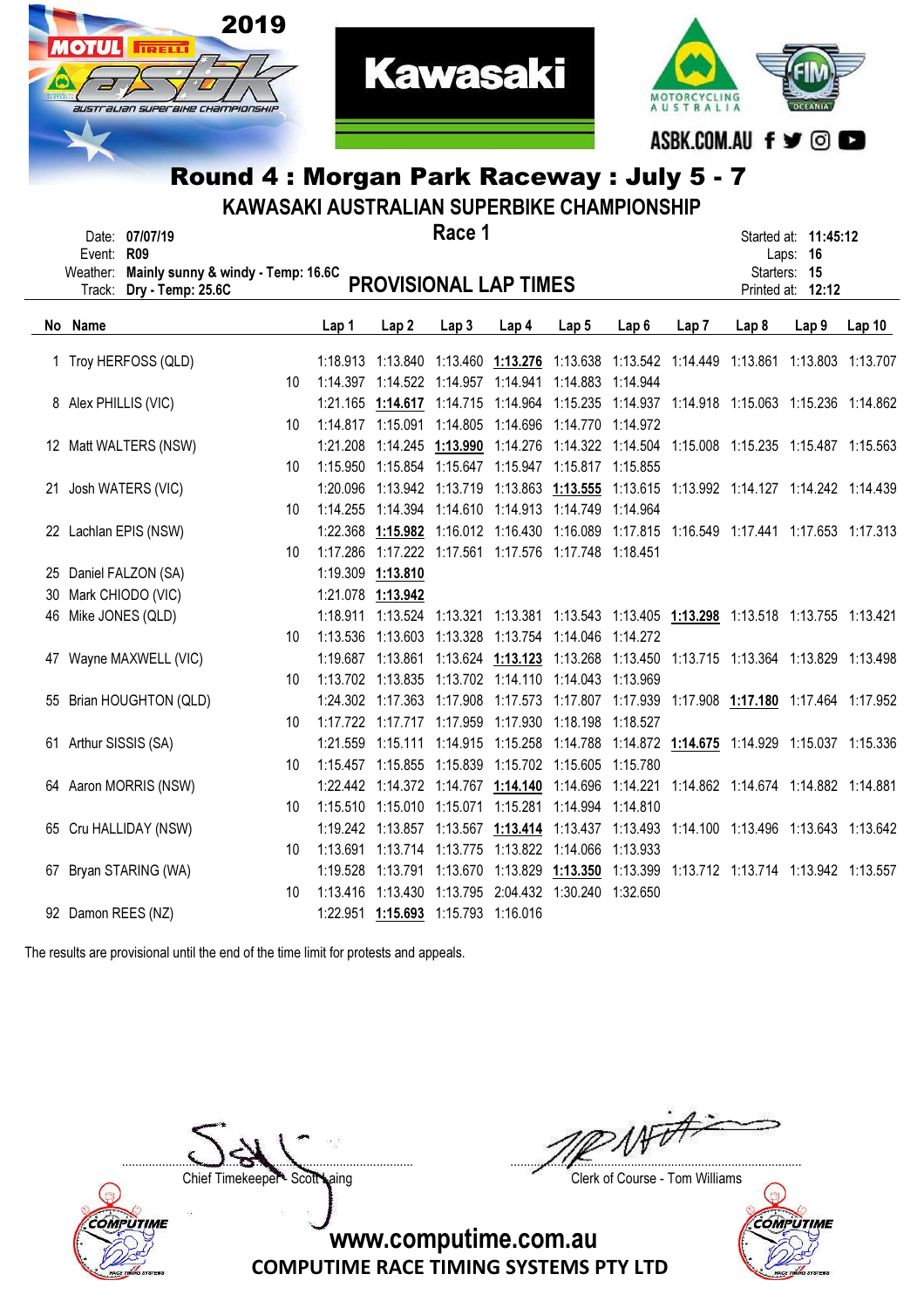

2019

**OTUL** 

**TRELL** 

austrauan superaixe championskii

KAWASAKI AUSTRALIAN SUPERBIKE CHAMPIONSHIP

**Kawasaki** 

|                         | Date: 07/07/19                              |         |         |          |     | Race 1                  |                              |         |         | Started at: 11:45:12 |            |
|-------------------------|---------------------------------------------|---------|---------|----------|-----|-------------------------|------------------------------|---------|---------|----------------------|------------|
|                         | Event: R09                                  |         |         |          |     |                         |                              |         |         | Laps: 16             |            |
|                         | Weather: Mainly sunny & windy - Temp: 16.6C |         |         |          |     |                         |                              |         |         | Starters: 15         |            |
|                         | Track: Dry - Temp: 25.6C                    |         |         |          |     | PROVISIONAL SPLIT TIMES |                              |         |         | Printed at: 12:12    |            |
| Lap                     | Split 1                                     | Split 2 | Split 3 | Lap Time | Spd | Lap                     | Split 1                      | Split 2 | Split 3 | Lap Time             | <b>Spd</b> |
|                         | 1 Troy HERFOSS (QLD) (4th)                  |         |         |          |     | 4                       | 26.110                       | 25.057  | 23.109  | 1:14.276             | 229        |
|                         | 30.564                                      | 25.158  | 23.191  | 1:18.913 | 91  | 5                       | 26.240                       | 25.053  | 23.029  | 1:14.322             | 229        |
| 2                       | 26.180                                      | 24.855  | 22.805  | 1:13.840 | 224 | 6                       | 26.204                       | 25.225  | 23.075  | 1:14.504             | 226        |
| 3                       | 25.924                                      | 24.757  | 22.779  | 1:13.460 | 228 | $\overline{7}$          | 26.208                       | 25.586  | 23.214  | 1:15.008             | 227        |
| 4                       | 25.681                                      | 24.790  | 22.805  | 1:13.276 | 229 | 8                       | 26.363                       | 25.511  | 23.361  | 1:15.235             | 224        |
| 5                       | 25.966                                      | 24.824  | 22.848  | 1:13.638 | 229 | 9                       | 26.642                       | 25.409  | 23.436  | 1:15.487             | 225        |
| 6                       | 25.779                                      | 24.841  | 22.922  | 1:13.542 | 228 | 10                      | 26.559                       | 25.618  | 23.386  | 1:15.563             | 223        |
| 7                       | 25.818                                      | 24.807  | 23.824  | 1:14.449 | 226 | 11                      | 26.463                       | 25.840  | 23.647  | 1:15.950             | 226        |
| 8                       | 26.162                                      | 24.903  | 22.796  | 1:13.861 | 224 | 12                      | 26.460                       | 25.874  | 23.520  | 1:15.854             | 221        |
| 9                       | 25.973                                      | 24.855  | 22.975  | 1:13.803 | 227 | 13                      | 26.538                       | 25.681  | 23.428  | 1:15.647             | 217        |
| 10                      | 25.803                                      | 24.896  | 23.008  | 1:13.707 | 228 | 14                      | 26.559                       | 25.752  | 23.636  | 1:15.947             | 223        |
| 11                      | 26.287                                      | 25.056  | 23.054  | 1:14.397 | 228 | 15                      | 26.654                       | 25.712  | 23.451  | 1:15.817             | 222        |
| 12                      | 26.175                                      | 25.043  | 23.304  | 1:14.522 | 230 | 16                      | 26.490                       | 25.791  | 23.574  | 1:15.855             | 221        |
| 13                      | 26.393                                      | 25.198  | 23.366  | 1:14.957 | 225 |                         |                              |         |         |                      |            |
| 14                      | 26.489                                      | 25.133  | 23.319  | 1:14.941 | 227 |                         | 21 Josh WATERS (VIC) (5th)   |         |         |                      |            |
| 15                      | 26.356                                      | 25.272  | 23.255  | 1:14.883 | 224 | 1                       | 31.807                       | 25.427  | 22.862  | 1:20.096             | 99         |
| 16                      | 26.338                                      | 25.264  | 23.342  | 1:14.944 | 225 | 2                       | 26.194                       | 24.949  | 22.799  | 1:13.942             | 231        |
|                         |                                             |         |         |          |     | 3                       | 26.039                       | 24.956  | 22.724  | 1:13.719             | 232        |
|                         | 8 Alex PHILLIS (VIC) (7th)                  |         |         |          |     | 4                       | 26.079                       | 24.969  | 22.815  | 1:13.863             | 232        |
| 1                       | 32.004                                      | 25.800  | 23.361  | 1:21.165 | 112 | 5                       | 25.940                       | 24.831  | 22.784  | 1:13.555             | 230        |
| 2                       | 26.334                                      | 25.276  | 23.007  | 1:14.617 | 229 | 6                       | 25.950                       | 24.853  | 22.812  | 1:13.615             | 231        |
|                         |                                             |         |         |          |     |                         |                              |         |         |                      |            |
| 3                       | 26.287                                      | 25.276  | 23.152  | 1:14.715 | 229 | 7                       | 25.954                       | 24.907  | 23.131  | 1:13.992             | 232        |
| 4                       | 26.316                                      | 25.292  | 23.356  | 1:14.964 | 229 | 8                       | 26.067                       | 25.030  | 23.030  | 1:14.127             | 230        |
| 5                       | 26.268                                      | 25.412  | 23.555  | 1:15.235 | 229 | 9                       | 26.063                       | 24.987  | 23.192  | 1:14.242             | 230        |
| 6                       | 26.203                                      | 25.421  | 23.313  | 1:14.937 | 229 | 10                      | 26.132                       | 25.239  | 23.068  | 1:14.439             | 227        |
| 7                       | 26.467                                      | 25.404  | 23.047  | 1:14.918 | 227 | 11                      | 26.128                       | 25.027  | 23.100  | 1:14.255             | 230        |
| 8                       | 26.243                                      | 25.534  | 23.286  | 1:15.063 | 228 | 12                      | 26.020                       | 25.121  | 23.253  | 1:14.394             | 231        |
| 9                       | 26.455                                      | 25.636  | 23.145  | 1:15.236 | 227 | 13                      | 26.220                       | 25.236  | 23.154  | 1:14.610             | 227        |
| 10                      | 26.274                                      | 25.378  | 23.210  | 1:14.862 | 227 | 14                      | 26.374                       | 25.299  | 23.240  | 1:14.913             | 229        |
| 11                      | 26.287                                      | 25.370  | 23.160  | 1:14.817 | 229 | 15                      | 26.247                       | 25.293  | 23.209  | 1:14.749             | 229        |
| 12                      | 26.175                                      | 25.618  | 23.298  | 1:15.091 | 231 | 16                      | 26.366                       | 25.320  | 23.278  | 1:14.964             | 228        |
| 13                      | 26.239                                      | 25.472  | 23.094  | 1:14.805 | 228 |                         |                              |         |         |                      |            |
| 14                      | 26.277                                      | 25.270  | 23.149  | 1:14.696 | 226 |                         | 22 Lachlan EPIS (NSW) (10th) |         |         |                      |            |
| 15                      | 26.305                                      | 25.473  | 22.992  | 1:14.770 | 228 |                         | 32.840                       | 26.037  | 23.491  | 1:22.368             | 118        |
| 16                      | 26.377                                      | 25.318  | 23.277  | 1:14.972 | 230 | 2                       | 26.911                       | 25.580  | 23.491  | 1:15.982             | 230        |
|                         |                                             |         |         |          |     | 3                       | 26.608                       | 25.785  | 23.619  | 1:16.012             | 228        |
|                         | 12 Matt WALTERS (NSW) (8th)                 |         |         |          |     | 4                       | 26.764                       | 26.234  | 23.432  | 1:16.430             | 229        |
|                         | 32.686                                      | 25.146  | 23.376  | 1:21.208 | 105 | 5                       | 26.690                       | 25.650  | 23.749  | 1:16.089             | 228        |
| $\overline{\mathbf{c}}$ | 26.449                                      | 25.047  | 22.749  | 1:14.245 | 222 | 6                       | 27.271                       | 26.519  | 24.025  | 1:17.815             | 225        |
| 3                       | 26.086                                      | 25.030  | 22.874  | 1:13.990 | 229 | $\overline{7}$          | 26.863                       | 25.823  | 23.863  | 1:16.549             | 224        |





....................................................................................... .......................................................................................

Chief Timekeeper - Scott Laing Clerk of Course - Tom Williams

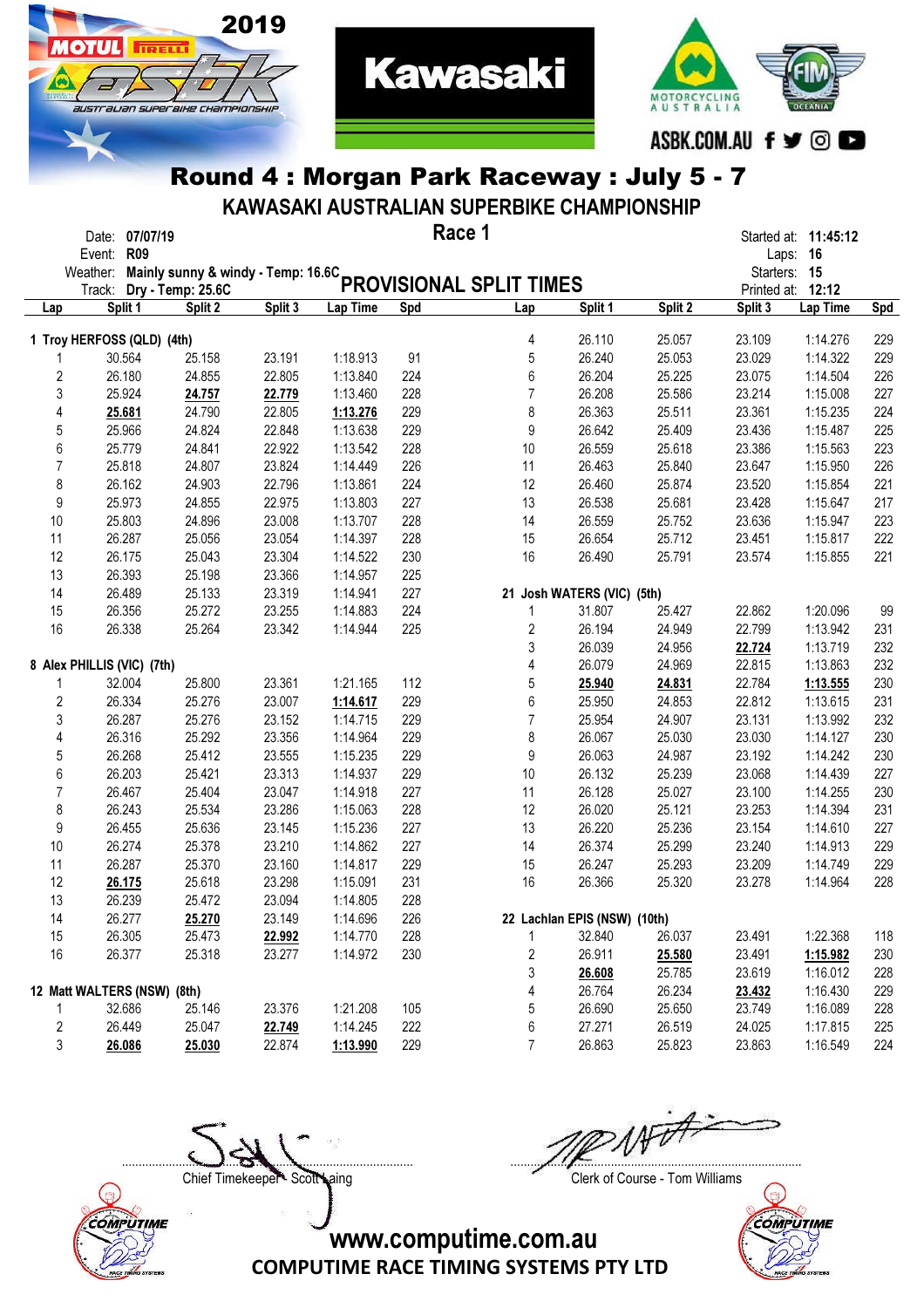

2019

**OTUL** FREED

australian superaike championskir

KAWASAKI AUSTRALIAN SUPERBIKE CHAMPIONSHIP

|                         | Date: 07/07/19<br>Event: R09 |         |         |          |     | Race 1                                                                               |                                |         |              | Started at: <b>11:45:12</b><br>Laps: 16 |     |
|-------------------------|------------------------------|---------|---------|----------|-----|--------------------------------------------------------------------------------------|--------------------------------|---------|--------------|-----------------------------------------|-----|
|                         |                              |         |         |          |     | Event. Nos<br>Weather: Mainly sunny & windy - Temp: 16.6C<br>PROVISIONAL SPLIT TIMES |                                |         | Starters: 15 |                                         |     |
|                         |                              |         |         |          |     |                                                                                      |                                |         |              | Printed at: 12:12                       |     |
| Lap                     | Split 1                      | Split 2 | Split 3 | Lap Time | Spd | Lap                                                                                  | Split 1                        | Split 2 | Split 3      | Lap Time                                | Spd |
|                         |                              |         |         |          |     |                                                                                      |                                |         |              |                                         |     |
| 8                       | 27.161                       | 26.115  | 24.165  | 1:17.441 | 224 | 4                                                                                    | 25.956                         | 24.697  | 22.470       | 1:13.123                                | 233 |
| 9                       | 27.294                       | 26.273  | 24.086  | 1:17.653 | 224 | 5                                                                                    | 25.776                         | 24.742  | 22.750       | 1:13.268                                | 234 |
| 10                      | 26.899                       | 26.443  | 23.971  | 1:17.313 | 225 | 6                                                                                    | 25.897                         | 24.703  | 22.850       | 1:13.450                                | 231 |
| 11                      | 27.019                       | 26.227  | 24.040  | 1:17.286 | 227 | $\overline{7}$                                                                       | 25.766                         | 24.693  | 23.256       | 1:13.715                                | 232 |
| 12                      | 26.888                       | 26.295  | 24.039  | 1:17.222 | 224 | 8                                                                                    | 25.872                         | 24.784  | 22.708       | 1:13.364                                | 228 |
| 13                      | 27.010                       | 26.411  | 24.140  | 1:17.561 | 226 | 9                                                                                    | 25.960                         | 24.887  | 22.982       | 1:13.829                                | 230 |
| 14                      | 26.966                       | 26.449  | 24.161  | 1:17.576 | 223 | 10                                                                                   | 25.816                         | 24.903  | 22.779       | 1:13.498                                | 228 |
| 15                      | 27.112                       | 26.507  | 24.129  | 1:17.748 | 225 | 11                                                                                   | 25.945                         | 24.875  | 22.882       | 1:13.702                                | 231 |
| 16                      | 27.334                       | 26.729  | 24.388  | 1:18.451 | 222 | 12                                                                                   | 25.934                         | 24.945  | 22.956       | 1:13.835                                | 230 |
|                         |                              |         |         |          |     | 13                                                                                   | 25.895                         | 24.927  | 22.880       | 1:13.702                                | 230 |
|                         | 25 Daniel FALZON (SA) (DNF)  |         |         |          |     | 14                                                                                   | 25.962                         | 25.096  | 23.052       | 1:14.110                                | 231 |
| 1                       | 31.165                       | 25.088  | 23.056  | 1:19.309 | 99  | 15                                                                                   | 26.089                         | 25.106  | 22.848       | 1:14.043                                | 227 |
| $\overline{c}$          | 26.169                       | 25.079  | 22.562  | 1:13.810 | 233 | 16                                                                                   | 26.055                         | 25.041  | 22.873       | 1:13.969                                | 228 |
|                         | 30 Mark CHIODO (VIC) (DNF)   |         |         |          |     |                                                                                      | 55 Brian HOUGHTON (QLD) (11th) |         |              |                                         |     |
| 1                       | 32.154                       | 25.411  | 23.513  | 1:21.078 | 108 | 1                                                                                    | 33.790                         | 26.367  | 24.145       | 1:24.302                                | 121 |
| 2                       | 26.022                       | 25.029  | 22.891  | 1:13.942 | 225 | $\sqrt{2}$                                                                           | 27.322                         | 26.026  | 24.015       | 1:17.363                                | 220 |
|                         |                              |         |         |          |     | 3                                                                                    | 27.467                         | 26.512  | 23.929       | 1:17.908                                | 220 |
|                         | 46 Mike JONES (QLD) (1st)    |         |         |          |     | 4                                                                                    | 27.483                         | 26.257  | 23.833       | 1:17.573                                | 218 |
| 1                       | 30.365                       | 25.490  | 23.056  | 1:18.911 | 81  | 5                                                                                    | 27.470                         | 26.244  | 24.093       | 1:17.807                                | 217 |
| $\overline{\mathbf{c}}$ | 25.957                       | 24.797  | 22.770  | 1:13.524 | 231 | 6                                                                                    | 27.590                         | 26.123  | 24.226       | 1:17.939                                | 217 |
| 3                       | 25.885                       | 24.734  | 22.702  | 1:13.321 | 232 | $\overline{7}$                                                                       | 27.831                         | 26.164  | 23.913       | 1:17.908                                | 212 |
| 4                       | 25.762                       | 24.806  | 22.813  | 1:13.381 | 233 | 8                                                                                    | 27.370                         | 26.157  | 23.653       | 1:17.180                                | 219 |
| 5                       | 25.900                       | 24.789  | 22.854  | 1:13.543 | 232 | 9                                                                                    | 27.308                         | 26.304  | 23.852       | 1:17.464                                | 220 |
| 6                       | 25.738                       | 24.841  | 22.826  | 1:13.405 | 235 | 10                                                                                   | 27.913                         | 26.000  | 24.039       | 1:17.952                                | 216 |
| 7                       |                              |         |         |          |     |                                                                                      |                                |         |              |                                         |     |
|                         | 25.785                       | 24.780  | 22.733  | 1:13.298 | 232 | 11                                                                                   | 27.693                         | 26.387  | 23.642       | 1:17.722                                | 217 |
| 8                       | 25.901                       | 24.824  | 22.793  | 1:13.518 | 232 | 12                                                                                   | 27.466                         | 26.178  | 24.073       | 1:17.717                                | 221 |
| 9                       | 26.085                       | 24.779  | 22.891  | 1:13.755 | 232 | 13                                                                                   | 27.370                         | 26.394  | 24.195       | 1:17.959                                | 220 |
| 10                      | 25.792                       | 24.807  | 22.822  | 1:13.421 | 232 | 14                                                                                   | 27.666                         | 26.295  | 23.969       | 1:17.930                                | 216 |
| 11                      | 25.841                       | 24.873  | 22.822  | 1:13.536 | 233 | 15                                                                                   | 27.642                         | 26.602  | 23.954       | 1:18.198                                | 219 |
| 12                      | 26.016                       | 24.810  | 22.777  | 1:13.603 | 234 | 16                                                                                   | 27.750                         | 26.453  | 24.324       | 1:18.527                                | 215 |
| 13                      | 25.644                       | 24.802  | 22.882  | 1:13.328 | 233 |                                                                                      |                                |         |              |                                         |     |
| 14                      | 25.890                       | 24.900  | 22.964  | 1:13.754 | 234 |                                                                                      | 61 Arthur SISSIS (SA) (9th)    |         |              |                                         |     |
| 15                      | 25.946                       | 25.047  | 23.053  | 1:14.046 | 232 | 1                                                                                    | 32.716                         | 25.458  | 23.385       | 1:21.559                                | 115 |
| 16                      | 26.176                       | 24.953  | 23.143  | 1:14.272 | 231 | $\sqrt{2}$                                                                           | 26.954                         | 25.047  | 23.110       | 1:15.111                                | 224 |
|                         |                              |         |         |          |     | 3                                                                                    | 26.435                         | 25.214  | 23.266       | 1:14.915                                | 228 |
|                         | 47 Wayne MAXWELL (VIC) (2nd) |         |         |          |     | 4                                                                                    | 26.687                         | 25.433  | 23.138       | 1:15.258                                | 213 |
| 1                       | 31.836                       | 25.082  | 22.769  | 1:19.687 | 86  | 5                                                                                    | 26.455                         | 25.142  | 23.191       | 1:14.788                                | 224 |
| 2                       | 26.305                       | 24.925  | 22.631  | 1:13.861 | 232 | 6                                                                                    | 26.424                         | 25.195  | 23.253       | 1:14.872                                | 227 |
| 3                       | 26.202                       | 24.900  | 22.522  | 1:13.624 | 228 | 7                                                                                    | 26.361                         | 25.192  | 23.122       | 1:14.675                                | 226 |



....................................................................................... .......................................................................................

Chief Timekeeper - Scott Laing Clerk of Course - Tom Williams

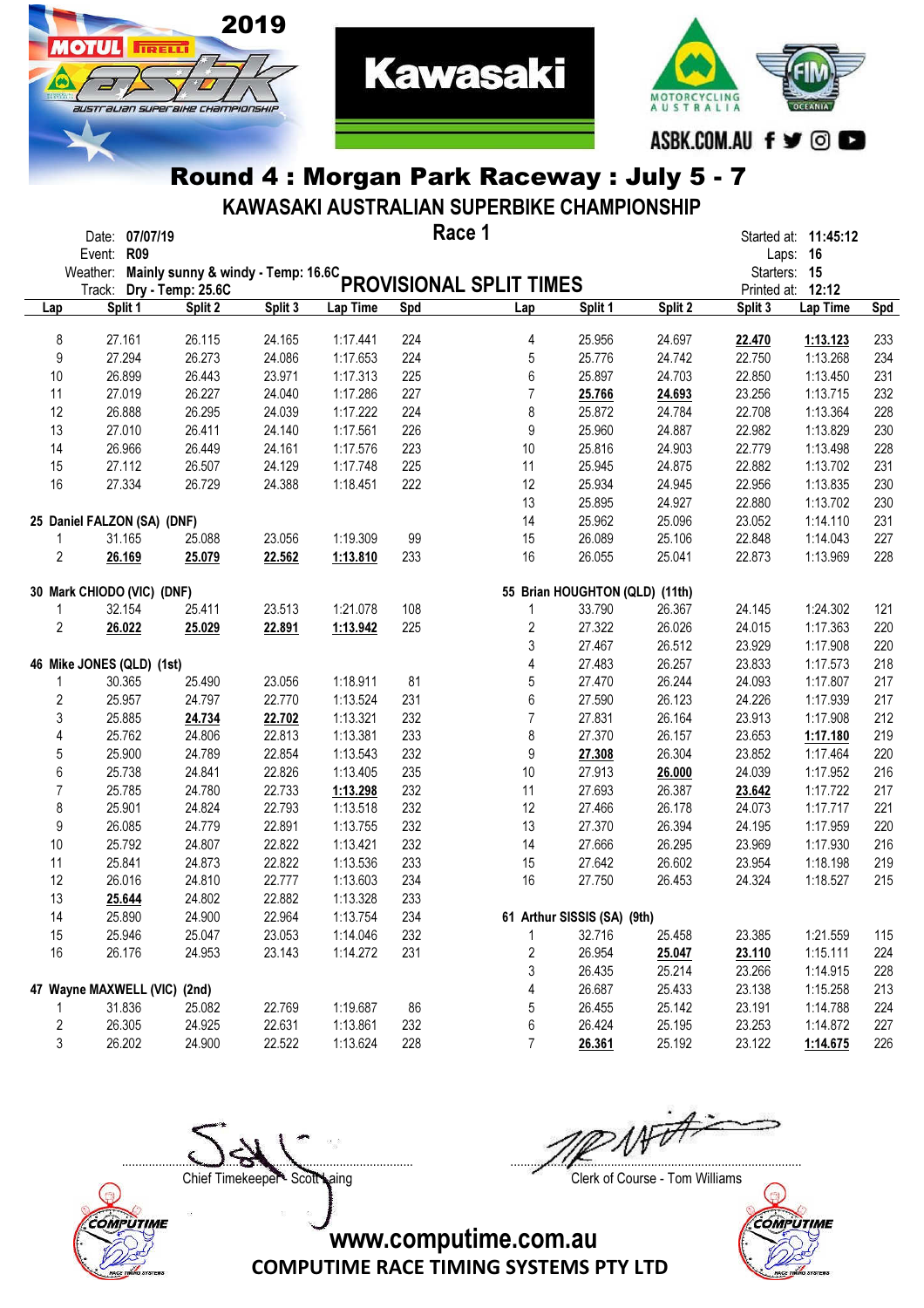

KAWASAKI AUSTRALIAN SUPERBIKE CHAMPIONSHIP

**Kawasaki** 

|                | Date: 07/07/19<br>Event: R09 |         |         |          |     | Race 1                                                                               |                              |         | Laps: 16                          | Started at: 11:45:12 |            |
|----------------|------------------------------|---------|---------|----------|-----|--------------------------------------------------------------------------------------|------------------------------|---------|-----------------------------------|----------------------|------------|
|                |                              |         |         |          |     | Event. Kup<br>Weather: Mainly sunny & windy - Temp: 16.6C<br>PROVISIONAL SPLIT TIMES |                              |         | Starters: 15<br>Printed at: 12:12 |                      |            |
| Lap            | Split 1                      | Split 2 | Split 3 | Lap Time | Spd | Lap                                                                                  | Split 1                      | Split 2 | Split 3                           | Lap Time             | <b>Spd</b> |
|                |                              |         |         |          |     |                                                                                      |                              |         |                                   |                      |            |
| 8              | 26.460                       | 25.214  | 23.255  | 1:14.929 | 227 | 8                                                                                    | 25.811                       | 24.828  | 22.857                            | 1:13.496             | 228        |
| 9              | 26.540                       | 25.266  | 23.231  | 1:15.037 | 226 | 9                                                                                    | 25.798                       | 24.900  | 22.945                            | 1:13.643             | 228        |
| 10             | 26.646                       | 25.418  | 23.272  | 1:15.336 | 225 | 10                                                                                   | 25.836                       | 24.885  | 22.921                            | 1:13.642             | 228        |
| 11             | 26.658                       | 25.319  | 23.480  | 1:15.457 | 226 | 11                                                                                   | 25.859                       | 24.873  | 22.959                            | 1:13.691             | 229        |
| 12             | 26.920                       | 25.369  | 23.566  | 1:15.855 | 227 | 12                                                                                   | 25.858                       | 24.897  | 22.959                            | 1:13.714             | 231        |
| 13             | 26.789                       | 25.427  | 23.623  | 1:15.839 | 224 | 13                                                                                   | 25.822                       | 25.057  | 22.896                            | 1:13.775             | 233        |
| 14             | 26.835                       | 25.380  | 23.487  | 1:15.702 | 224 | 14                                                                                   | 25.870                       | 24.935  | 23.017                            | 1:13.822             | 230        |
| 15             | 26.675                       | 25.489  | 23.441  | 1:15.605 | 224 | 15                                                                                   | 26.182                       | 25.086  | 22.798                            | 1:14.066             | 228        |
| 16             | 26.803                       | 25.414  | 23.563  | 1:15.780 | 223 | 16                                                                                   | 26.043                       | 25.070  | 22.820                            | 1:13.933             | 229        |
|                | 64 Aaron MORRIS (NSW) (6th)  |         |         |          |     |                                                                                      | 67 Bryan STARING (WA) (12th) |         |                                   |                      |            |
| 1              | 32,996                       | 25.267  | 24.179  | 1:22.442 | 100 | $\mathbf{1}$                                                                         | 31.558                       | 25.023  | 22.947                            | 1:19.528             | 93         |
| 2              | 26.524                       | 24.826  | 23.022  | 1:14.372 | 224 | $\overline{2}$                                                                       | 26.228                       | 24.940  | 22.623                            | 1:13.791             | 231        |
| 3              | 26.381                       | 25.215  | 23.171  | 1:14.767 | 230 | 3                                                                                    | 26.155                       | 24.922  | 22.593                            | 1:13.670             | 226        |
| 4              | 26.041                       | 24.952  | 23.147  | 1:14.140 | 228 | 4                                                                                    | 26.476                       | 24.771  | 22.582                            | 1:13.829             | 232        |
| 5              | 26.209                       | 25.166  | 23.321  | 1:14.696 | 229 | 5                                                                                    | 25.910                       | 24.717  | 22.723                            | 1:13.350             | 233        |
| 6              | 26.013                       | 25.133  | 23.075  | 1:14.221 | 226 | 6                                                                                    | 25.913                       | 24.766  | 22.720                            | 1:13.399             | 233        |
| $\overline{7}$ | 26.302                       | 25.159  | 23.401  | 1:14.862 | 226 | $\overline{7}$                                                                       | 26.040                       | 24.881  | 22.791                            | 1:13.712             | 230        |
| 8              | 26.277                       | 25.228  | 23.169  | 1:14.674 | 223 | 8                                                                                    | 26.167                       | 24.926  | 22.621                            | 1:13.714             | 224        |
| 9              | 26.363                       | 25.175  | 23.344  | 1:14.882 | 225 | 9                                                                                    | 26.317                       | 24.875  | 22.750                            | 1:13.942             | 231        |
| 10             | 26.273                       | 25.367  | 23.241  | 1:14.881 | 224 | 10                                                                                   | 25.902                       | 24.943  | 22.712                            | 1:13.557             | 229        |
| 11             | 26.545                       | 25.443  | 23.522  | 1:15.510 | 219 | 11                                                                                   | 25.989                       | 24.728  | 22.699                            | 1:13.416             | 234        |
| 12             | 26.360                       | 25.328  | 23.322  | 1:15.010 | 226 | 12                                                                                   | 25.890                       | 24.877  | 22.663                            | 1:13.430             | 231        |
| 13             | 26.386                       | 25.236  | 23.449  | 1:15.071 | 225 | 13                                                                                   | 26.063                       | 24.904  | 22.828                            | 1:13.795             | 224        |
| 14             | 26.441                       | 25.342  | 23.498  | 1:15.281 | 223 | 14                                                                                   | 1:04.898                     | 31.583  | 27.951                            | 2:04.432             | 225        |
| 15             | 26.283                       | 25.387  | 23.324  | 1:14.994 | 223 | 15                                                                                   | 31.081                       | 31.526  | 27.633                            | 1:30.240             | 136        |
| 16             | 26.200                       | 25.203  | 23.407  | 1:14.810 | 223 | 16                                                                                   | 30.495                       | 30.639  | 31.516                            | 1:32.650             | 141        |
|                | 65 Cru HALLIDAY (NSW) (3rd)  |         |         |          |     |                                                                                      | 92 Damon REES (NZ) (DNF)     |         |                                   |                      |            |
| 1              | 30.935                       | 25.050  | 23.257  | 1:19.242 | 84  | 1                                                                                    | 33.364                       | 25.831  | 23.756                            | 1:22.951             | 114        |
| $\overline{c}$ | 26.082                       | 24.843  | 22.932  | 1:13.857 | 231 | $\overline{2}$                                                                       | 26.834                       | 25.311  | 23.548                            | 1:15.693             | 227        |
| 3              | 25.851                       | 24.700  | 23.016  | 1:13.567 | 230 | 3                                                                                    | 26.605                       | 25.701  | 23.487                            | 1:15.793             | 223        |
| 4              | 25.844                       | 24.799  | 22.771  | 1:13.414 | 228 | 4                                                                                    | 26.879                       | 25.833  | 23.304                            | 1:16.016             | 220        |
|                | 25.772                       | 24.816  | 22.849  | 1:13.437 | 230 |                                                                                      |                              |         |                                   |                      |            |
| 5              |                              |         |         |          |     |                                                                                      |                              |         |                                   |                      |            |
| 6              | 25.678                       | 24.776  | 23.039  | 1:13.493 | 230 |                                                                                      |                              |         |                                   |                      |            |
| $\overline{7}$ | 26.103                       | 24.840  | 23.157  | 1:14.100 | 226 |                                                                                      |                              |         |                                   |                      |            |

The results are provisional until the end of the time limit for protests and appeals.

2019

**TRELL** 

austrauan superaixe championskii



....................................................................................... .......................................................................................

Chief Timekeeper - Scott Laing Clerk of Course - Tom Williams

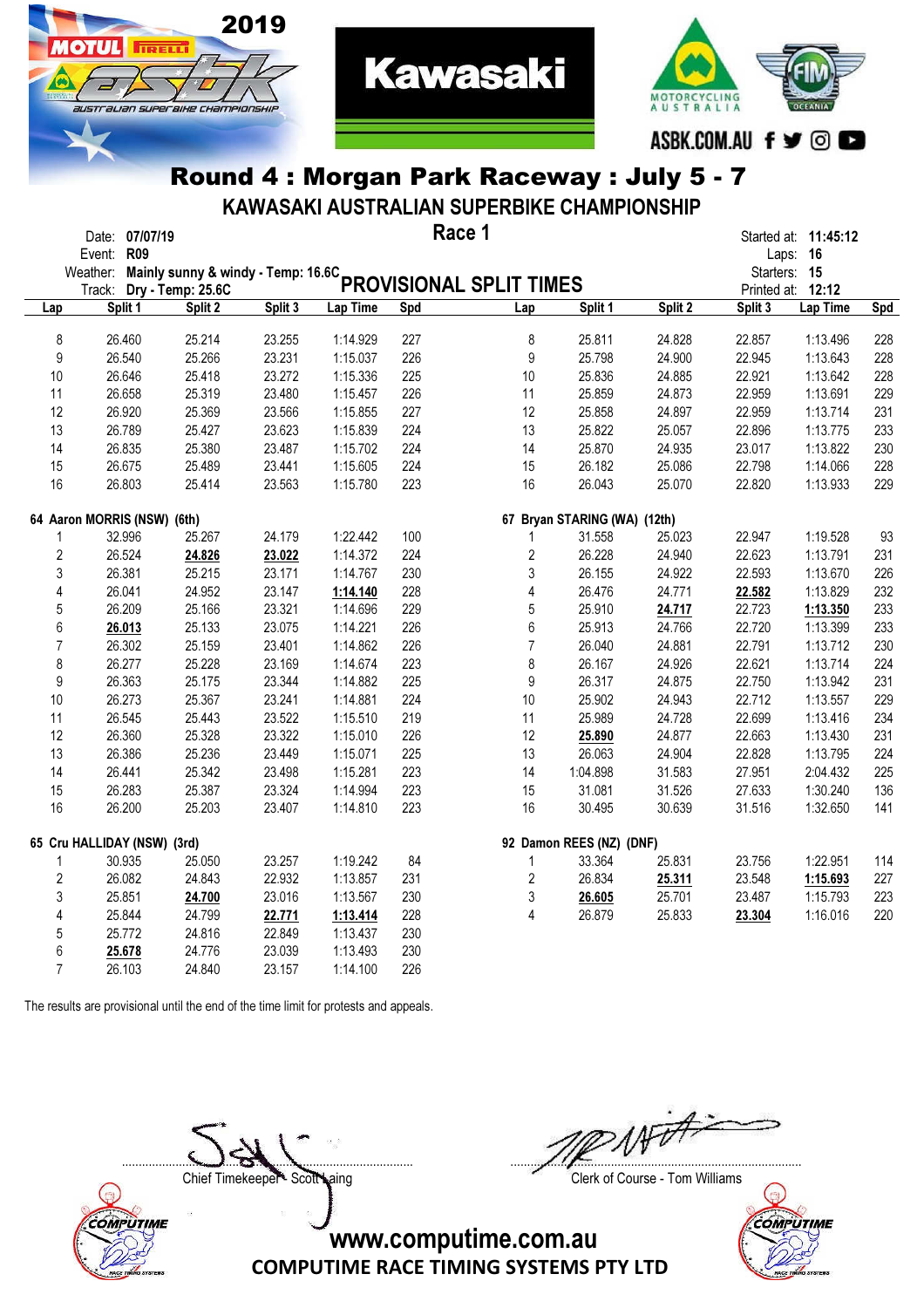

KAWASAKI AUSTRALIAN SUPERBIKE CHAMPIONSHIP

| Weather: | Date: 07/07/19<br>Event: $R09$<br>Track: Dry - Temp: 25.6C |    | Race 1<br>Mainly sunny & windy - Temp: 16.6C<br>Dry - Tamp: 25.6C PROVISIONAL FASTEST LAPS SEQUENCE |                | Started at: 11:45:12<br>Laps: $16$<br>Starters: 15<br>Printed at: 12:12 |     |
|----------|------------------------------------------------------------|----|-----------------------------------------------------------------------------------------------------|----------------|-------------------------------------------------------------------------|-----|
|          | Race                                                       |    |                                                                                                     |                | <b>Fastest</b>                                                          | On  |
| Lap      | Pos                                                        |    | No Name                                                                                             | <b>Machine</b> | Lap                                                                     | Lap |
|          |                                                            | 46 | Mike JONES (QLD)                                                                                    | Ducati 1299 FE | 1:18.911                                                                |     |
| 2        |                                                            | 46 | Mike JONES (QLD)                                                                                    | Ducati 1299 FE | 1:13.524                                                                | 2   |
| 3        |                                                            | 46 | Mike JONES (QLD)                                                                                    | Ducati 1299 FE | 1:13.321                                                                | 3   |
| 4        | 2                                                          |    | Troy HERFOSS (QLD)                                                                                  | Honda CBR SP   | 1:13.276                                                                | 4   |
| 4        | 4                                                          | 47 | Wayne MAXWELL (VIC)                                                                                 | Suzuki GSXR-R  | 1:13.123                                                                | 4   |

The results are provisional until the end of the time limit for protests and appeals.



....................................................................................... .......................................................................................

Chief Timekeeper - Scott Laing Chief Timekeeper - Scott Laing

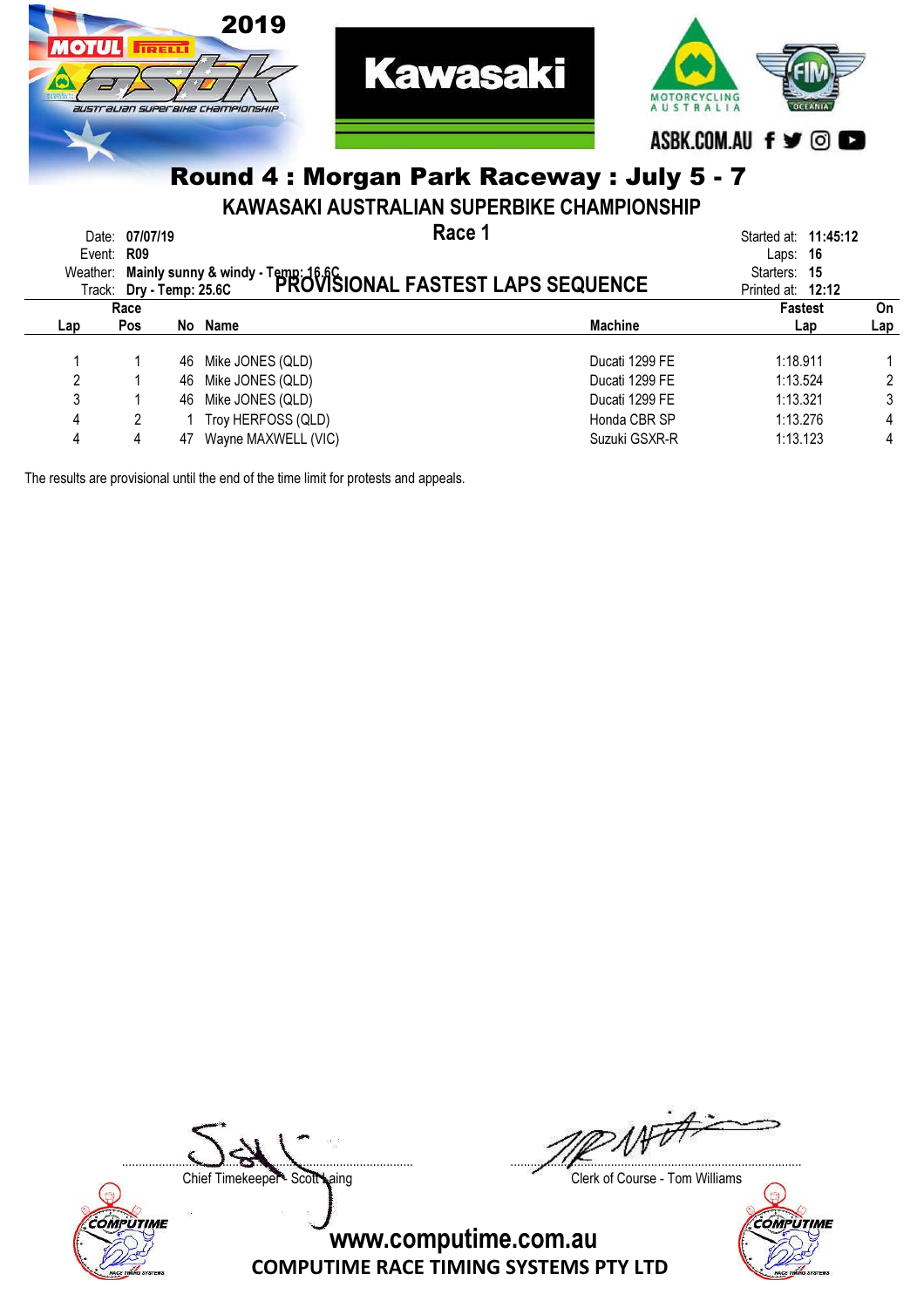

2019

Іотіі

**TRELL** 

australian superaixe championskir

KAWASAKI AUSTRALIAN SUPERBIKE CHAMPIONSHIP

**Kawasaki** 

|    | Date: 07/07/19     |                          |    |                                    |        |    | Race 1                       |        |    |                  |        |    | Started at: <b>11:45:12</b>   |        |
|----|--------------------|--------------------------|----|------------------------------------|--------|----|------------------------------|--------|----|------------------|--------|----|-------------------------------|--------|
|    | Event: R09         |                          |    |                                    |        |    |                              |        |    |                  |        |    | Laps: 16                      |        |
|    | Weather:           |                          |    | Mainly sunny & windy - Temp: 16.6C |        |    | <b>PROVISIONAL LAP SHEET</b> |        |    |                  |        |    | Starters: 15                  |        |
| No | Track:<br>Lap Time | Dry - Temp: 25.6C<br>Gap | No | Lap Time                           | Gap    | No | Lap Time                     | Gap    | No | Lap Time         | Gap    | No | Printed at: 12:12<br>Lap Time | Gap    |
|    |                    |                          | 22 | 1:15.982                           | 5.915  | 22 | 1:16.430                     | 11.655 |    | Lap <sub>7</sub> |        | 65 | 1:13.643                      | 1.593  |
|    | Lap 1              |                          | 92 | 1:15.693                           | 6.209  | 55 | 1:17.573                     | 18.009 | 46 | 1:13.298         |        | 1  | 1:13.803                      | 2.126  |
| 46 | 1:18.911           |                          | 55 | 1:17.363                           | 9.230  |    |                              |        | 47 | 1:13.715         | 1.345  | 67 | 1:13.942                      | 2.279  |
| 1  | 1:18.913           | .002                     |    |                                    |        |    | Lap <sub>5</sub>             |        | 65 | 1:14.100         | 1.727  | 21 | 1:14.242                      | 4.495  |
| 65 | 1:19.242           | .331                     |    | Lap <sub>3</sub>                   |        | 46 | 1:13.543                     |        | 1  | 1:14.449         | 1.735  | 12 | 1:15.487                      | 11.619 |
| 25 | 1:19.309           | .398                     | 46 | 1:13.321                           |        | 1  | 1:13.638                     | .447   | 67 | 1:13.712         | 1.896  | 64 | 1:14.882                      | 12.400 |
| 67 | 1:19.528           | .617                     | 1  | 1:13.460                           | .457   | 65 | 1:13.437                     | .837   | 21 | 1:13.992         | 3.399  | 8  | 1:15.236                      | 14.194 |
| 47 | 1:19.687           | .776                     | 65 | 1:13.567                           | .910   | 47 | 1:13.268                     | .883   | 12 | 1:15.008         | 8.170  | 61 | 1:15.037                      | 14.488 |
| 21 | 1:20.096           | 1.185                    | 67 | 1:13.670                           | 1.233  | 67 | 1:13.350                     | 1.488  | 64 | 1:14.862         | 10.117 | 22 | 1:17.653                      | 29.683 |
| 30 | 1:21.078           | 2.167                    | 47 | 1:13.624                           | 1.416  | 21 | 1:13.555                     | 2.495  | 8  | 1:14.918         | 11.168 | 55 | 1:17.464                      | 38.788 |
| 8  | 1:21.165           | 2.254                    | 21 | 1:13.719                           | 2.001  | 12 | 1:14.322                     | 5.361  | 61 | 1:14.675         | 11.795 |    |                               |        |
| 12 | 1:21.208           | 2.297                    | 12 | 1:13.990                           | 3.687  | 64 | 1:14.696                     | 7.737  | 22 | 1:16.549         | 21.862 |    | Lap 10                        |        |
| 61 | 1:21.559           | 2.648                    | 8  | 1:14.715                           | 4.741  | 8  | 1:15.235                     | 8.016  | 55 | 1:17.908         | 31.417 | 46 | 1:13.421                      |        |
| 22 | 1:22.368           | 3.457                    | 64 | 1:14.767                           | 5.825  | 61 | 1:14.788                     | 8.951  |    |                  |        | 47 | 1:13.498                      | 1.342  |
| 64 | 1:22.442           | 3.531                    | 61 | 1:14.915                           | 5.829  | 22 | 1:16.089                     | 14.201 |    | Lap <sub>8</sub> |        | 65 | 1:13.642                      | 1.814  |
| 92 | 1:22.951           | 4.040                    | 22 | 1:16.012                           | 8.606  | 55 | 1:17.807                     | 22.273 | 46 | 1:13.518         |        | 1  | 1:13.707                      | 2.412  |
| 55 | 1:24.302           | 5.391                    | 92 | 1:15.793                           | 8.681  |    |                              |        | 47 | 1:13.364         | 1.191  | 67 | 1:13.557                      | 2.415  |
|    |                    |                          | 55 | 1:17.908                           | 13.817 |    | Lap <sub>6</sub>             |        | 65 | 1:13.496         | 1.705  | 21 | 1:14.439                      | 5.513  |
|    | Lap <sub>2</sub>   |                          |    |                                    |        | 46 | 1:13.405                     |        | 1  | 1:13.861         | 2.078  | 12 | 1:15.563                      | 13.761 |
| 46 | 1:13.524           |                          |    | Lap 4                              |        | 1  | 1:13.542                     | .584   | 67 | 1:13.714         | 2.092  | 64 | 1:14.881                      | 13.860 |
| 1  | 1:13.840           | .318                     | 46 | 1:13.381                           |        | 65 | 1:13.493                     | .925   | 21 | 1:14.127         | 4.008  | 8  | 1:14.862                      | 15.635 |
| 65 | 1:13.857           | .664                     | 1  | 1:13.276                           | .352   | 47 | 1:13.450                     | .928   | 12 | 1:15.235         | 9.887  | 61 | 1:15.336                      | 16.403 |
| 25 | 1:13.810           | .684                     | 65 | 1:13.414                           | .943   | 67 | 1:13.399                     | 1.482  | 64 | 1:14.674         | 11.273 | 22 | 1:17.313                      | 33.575 |
| 67 | 1:13.791           | .884                     | 47 | 1:13.123                           | 1.158  | 21 | 1:13.615                     | 2.705  | 8  | 1:15.063         | 12.713 | 55 | 1:17.952                      | 43.319 |
| 47 | 1:13.861           | 1.113                    | 67 | 1:13.829                           | 1.681  | 12 | 1:14.504                     | 6.460  | 61 | 1:14.929         | 13.206 |    |                               |        |
| 21 | 1:13.942           | 1.603                    | 21 | 1:13.863                           | 2.483  | 64 | 1:14.221                     | 8.553  | 22 | 1:17.441         | 25.785 |    | Lap 11                        |        |
| 30 | 1:13.942           | 2.585                    | 12 | 1:14.276                           | 4.582  | 8  | 1:14.937                     | 9.548  | 55 | 1:17.180         | 35.079 | 46 | 1:13.536                      |        |
| 12 | 1:14.245           | 3.018                    | 8  | 1:14.964                           | 6.324  | 61 | 1:14.872                     | 10.418 |    |                  |        | 47 | 1:13.702                      | 1.508  |
| 8  | 1:14.617           | 3.347                    | 64 | 1:14.140                           | 6.584  | 22 | 1:17.815                     | 18.611 |    | Lap <sub>9</sub> |        | 65 | 1:13.691                      | 1.969  |
| 61 | 1:15.111           | 4.235                    | 61 | 1:15.258                           | 7.706  | 55 | 1:17.939                     | 26.807 | 46 | 1:13.755         |        | 67 | 1:13.416                      | 2.295  |
| 64 | 1:14.372           | 4.379                    | 92 | 1:16.016                           | 11.316 |    |                              |        | 47 | 1:13.829         | 1.265  | 1  | 1:14.397                      | 3.273  |



Noted to ....................................................................................... .......................................................................................

Chief Timekeeper - Scott Laing Clerk of Course - Tom Williams

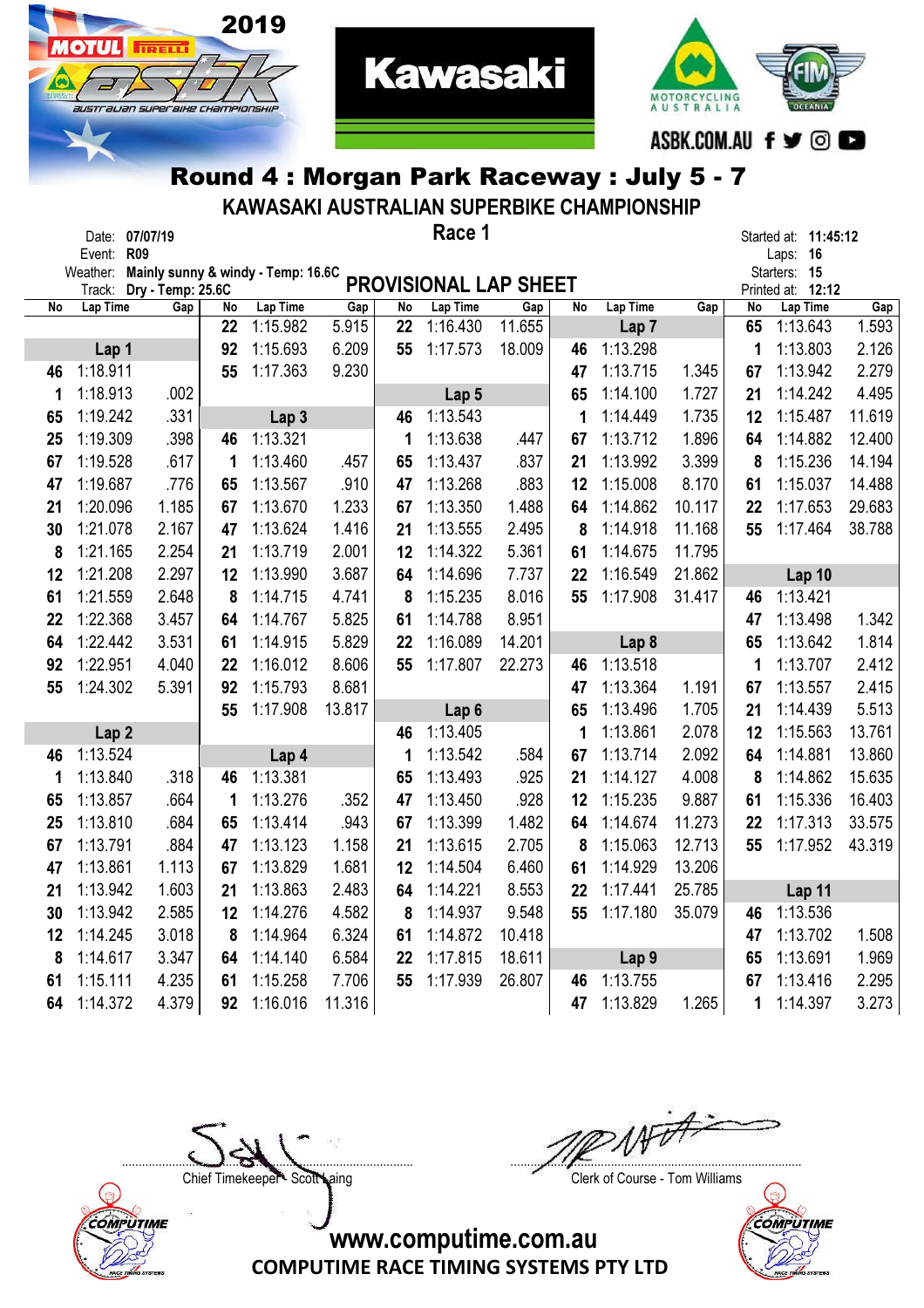



KAWASAKI AUSTRALIAN SUPERBIKE CHAMPIONSHIP

|         | Date: 07/07/19<br>Event: R09 |                          |          |                                             |                  |          | Race 1                    |                | Started at: <b>11:45:12</b><br>Laps: 16 |  |
|---------|------------------------------|--------------------------|----------|---------------------------------------------|------------------|----------|---------------------------|----------------|-----------------------------------------|--|
|         |                              |                          |          | Weather: Mainly sunny & windy - Temp: 16.6C |                  |          |                           |                | Starters: 15                            |  |
|         |                              | Track: Dry - Temp: 25.6C |          |                                             |                  |          | PROVISIONAL LAP SHEET     |                | Printed at: 12:12                       |  |
| No      | Lap Time<br>1:14.255         | Gap<br>6.232             | No       | Lap Time                                    | Gap              | No<br>67 | Lap Time                  | Gap<br>1:09.46 |                                         |  |
| 21      |                              |                          | 12       | 1:15.647                                    | 20.745           |          | 1:30.240                  |                |                                         |  |
| 64      | 1:15.510<br>1:15.950         | 15.834<br>16.175         | 61<br>22 | 1:15.839<br>1:17.561                        | 23.087<br>45.177 |          |                           |                |                                         |  |
| 12<br>8 | 1:14.817                     | 16.916                   | 55       | 1:17.959                                    | 56.250           | 46       | <b>Lap 16</b><br>1:14.272 |                |                                         |  |
| 61      | 1:15.457                     | 18.324                   |          |                                             |                  | 47       | 1:13.969                  | 2.164          |                                         |  |
| 22      | 1:17.286                     | 37.325                   |          | Lap 14                                      |                  | 65       | 1:13.933                  | 2.276          |                                         |  |
| 55      | 1:17.722                     | 47.505                   | 46       | 1:13.754                                    |                  | 1        | 1:14.944                  | 8.517          |                                         |  |
|         |                              |                          | 47       | 1:14.110                                    | 2.470            | 21       | 1:14.964                  | 10.859         |                                         |  |
|         | <b>Lap 12</b>                |                          | 65       | 1:13.822                                    | 2.595            | 64       | 1:14.810                  | 21.997         |                                         |  |
| 46      | 1:13.603                     |                          | 1        | 1:14.941                                    | 7.008            | 8        | 1:14.972                  | 22.247         |                                         |  |
| 47      | 1:13.835                     | 1.740                    | 21       | 1:14.913                                    | 9.464            | 12       | 1:15.855                  | 26.292         |                                         |  |
| 65      | 1:13.714                     | 2.080                    | 64       | 1:15.281                                    | 20.511           | 61       | 1:15.780                  | 28.102         |                                         |  |
| 67      | 1:13.430                     | 2.122                    | 8        | 1:14.696                                    | 20.823           | 22       | 1:18.451                  | 56.880         |                                         |  |
| 1       | 1:14.522                     | 4.192                    | 12       | 1:15.947                                    | 22.938           | 55       | 1:18.527                  | 1:08.83        |                                         |  |
| 21      | 1:14.394                     | 7.023                    | 61       | 1:15.702                                    | 25.035           | 67       | 1:32.650                  | 1:27.83        |                                         |  |
| 64      | 1:15.010                     | 17.241                   | 22       | 1:17.576                                    | 48.999           |          |                           |                |                                         |  |
| 8       | 1:15.091                     | 18.404                   | 67       | 2:04.432                                    | 53.267           |          |                           |                |                                         |  |
| 12      | 1:15.854                     | 18.426                   | 55       | 1:17.930                                    | 1:00.42          |          |                           |                |                                         |  |
| 61      | 1:15.855                     | 20.576                   |          |                                             |                  |          |                           |                |                                         |  |
| 22      | 1:17.222                     | 40.944                   |          | <b>Lap 15</b>                               |                  |          |                           |                |                                         |  |
| 55      | 1:17.717                     | 51.619                   | 46       | 1:14.046                                    |                  |          |                           |                |                                         |  |
|         |                              |                          | 47       | 1:14.043                                    | 2.467            |          |                           |                |                                         |  |
|         | <b>Lap 13</b>                |                          | 65       | 1:14.066                                    | 2.615            |          |                           |                |                                         |  |
| 46      | 1:13.328                     |                          | 1        | 1:14.883                                    | 7.845            |          |                           |                |                                         |  |
| 47      | 1:13.702                     | 2.114                    | 21       | 1:14.749                                    | 10.167           |          |                           |                |                                         |  |
| 65      | 1:13.775                     | 2.527                    | 64       | 1:14.994                                    | 21.459           |          |                           |                |                                         |  |
| 67      | 1:13.795                     | 2.589                    | 8        | 1:14.770                                    | 21.547           |          |                           |                |                                         |  |
| 1       | 1:14.957                     | 5.821                    | 12       | 1:15.817                                    | 24.709           |          |                           |                |                                         |  |
| 21      | 1:14.610                     | 8.305                    | 61       | 1:15.605                                    | 26.594           |          |                           |                |                                         |  |
| 64      | 1:15.071                     | 18.984                   | 22       | 1:17.748                                    | 52.701           |          |                           |                |                                         |  |
| 8       | 1:14.805                     | 19.881                   | 55       | 1:18.198                                    | 1:04.57          |          |                           |                |                                         |  |

The results are provisional until the end of the time limit for protests and appeals.



....................................................................................... .......................................................................................

Chief Timekeeper - Scott Laing Chief Timekeeper - Scott Laing

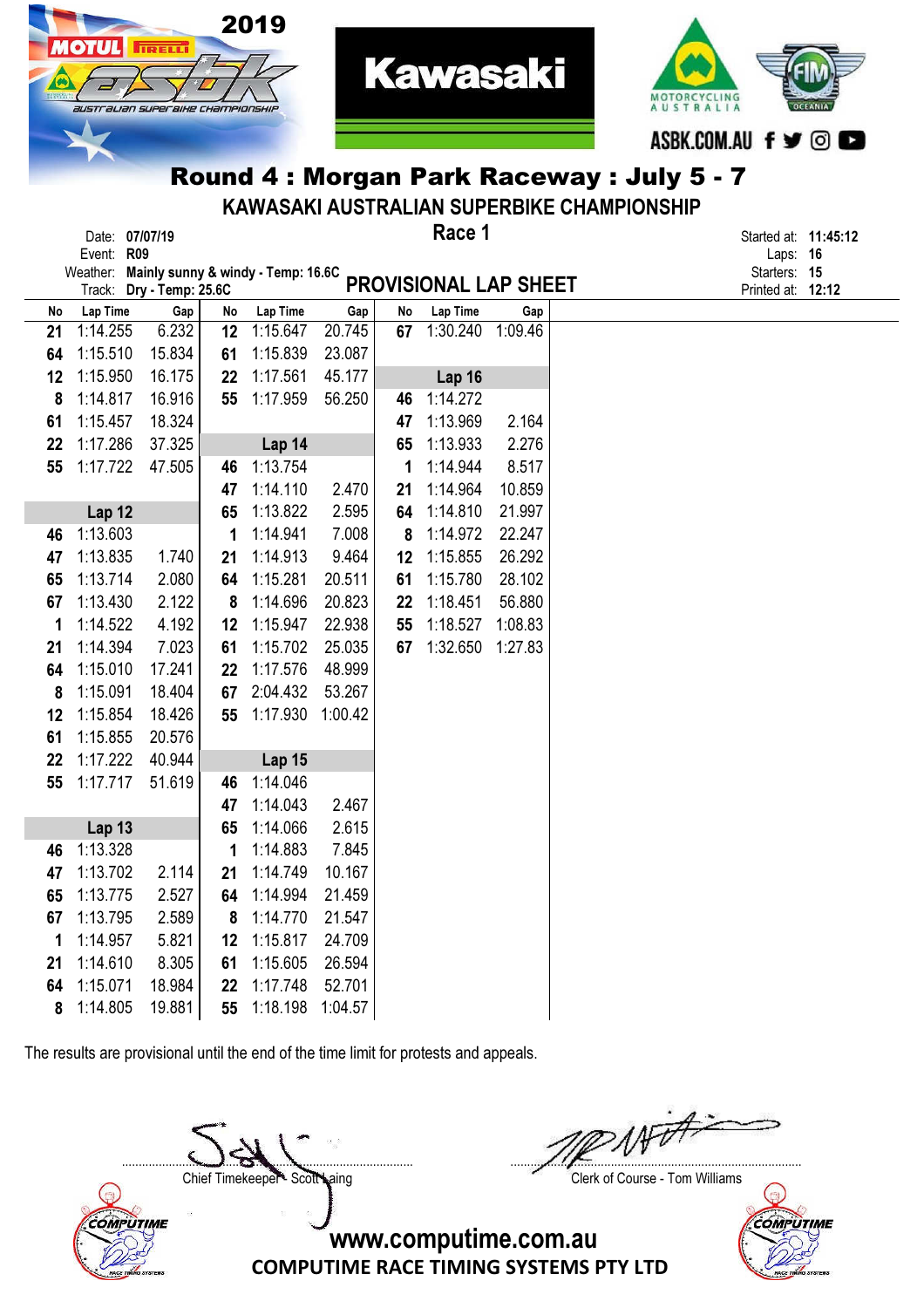

KAWASAKI AUSTRALIAN SUPERBIKE CHAMPIONSHIP

| Date:<br>Event:    | 07/07/19<br><b>R09</b>                                  |                 |    |    |    |    | Race 1 |                 |                              |    |    |    |    | Laps:     | Started at: 11:45:12<br>16 |    |
|--------------------|---------------------------------------------------------|-----------------|----|----|----|----|--------|-----------------|------------------------------|----|----|----|----|-----------|----------------------------|----|
| Weather:<br>Track: | Mainly sunny & windy - Temp: 16.6C<br>Dry - Temp: 25.6C |                 |    |    |    |    |        |                 | <b>PROVISIONAL LAP CHART</b> |    |    |    |    | Starters: | 15<br>Printed at: 12:12    |    |
| Grid               | 1                                                       | $\overline{2}$  | 3  | 4  | 5  | 6  | 7      | 8               | 9                            | 10 | 11 | 12 | 13 | 14        | 15                         | 16 |
| 46                 | 46                                                      | $\overline{46}$ | 46 | 46 | 46 | 46 | 46     | $\overline{46}$ | 46                           | 46 | 46 | 46 | 46 | 46        | 46                         | 46 |
| 65                 |                                                         |                 |    |    |    |    | 47     | 47              | 47                           | 47 | 47 | 47 | 47 | 47        | 47                         | 47 |
| 47                 | 65                                                      | 65              | 65 | 65 | 65 | 65 | 65     | 65              | 65                           | 65 | 65 | 65 | 65 | 65        | 65                         | 65 |
| 1                  | 25                                                      | 25              | 67 | 47 | 47 | 47 | 1      | 1               | 1                            | 1  | 67 | 67 | 67 | 1         | 1                          |    |
| 67                 | 67                                                      | 67              | 47 | 67 | 67 | 67 | 67     | 67              | 67                           | 67 | 1  | 1  |    | 21        | 21                         | 21 |
| 25                 | 47                                                      | 47              | 21 | 21 | 21 | 21 | 21     | 21              | 21                           | 21 | 21 | 21 | 21 | 64        | 64                         | 64 |
| 21                 | 21                                                      | 21              | 12 | 12 | 12 | 12 | 12     | 12              | 12                           | 12 | 64 | 64 | 64 | 8         | 8                          | 8  |
| 64                 | 30                                                      | 30              | 8  | 8  | 64 | 64 | 64     | 64              | 64                           | 64 | 12 | 8  | 8  | 12        | 12                         | 12 |
| 12                 | 8                                                       | 12              | 64 | 64 | 8  | 8  | 8      | 8               | 8                            | 8  | 8  | 12 | 12 | 61        | 61                         | 61 |
| 30                 | 12                                                      | 8               | 61 | 61 | 61 | 61 | 61     | 61              | 61                           | 61 | 61 | 61 | 61 | 22        | 22                         | 22 |
| 8                  | 61                                                      | 61              | 22 | 92 | 22 | 22 | 22     | 22              | 22                           | 22 | 22 | 22 | 22 | 67        | 55                         | 55 |
| 61                 | 22                                                      | 64              | 92 | 22 | 55 | 55 | 55     | 55              | 55                           | 55 | 55 | 55 | 55 | 55        | 67                         | 67 |
| 92                 | 64                                                      | 22              | 55 | 55 |    |    |        |                 |                              |    |    |    |    |           |                            |    |
| 22                 | 92                                                      | 92              |    |    |    |    |        |                 |                              |    |    |    |    |           |                            |    |
| 55                 | 55                                                      | 55              |    |    |    |    |        |                 |                              |    |    |    |    |           |                            |    |

The results are provisional until the end of the time limit for protests and appeals.

**TRELL** 

777



....................................................................................... .......................................................................................

Chief Timekeeper - Scott Laing Clerk of Course - Tom Williams

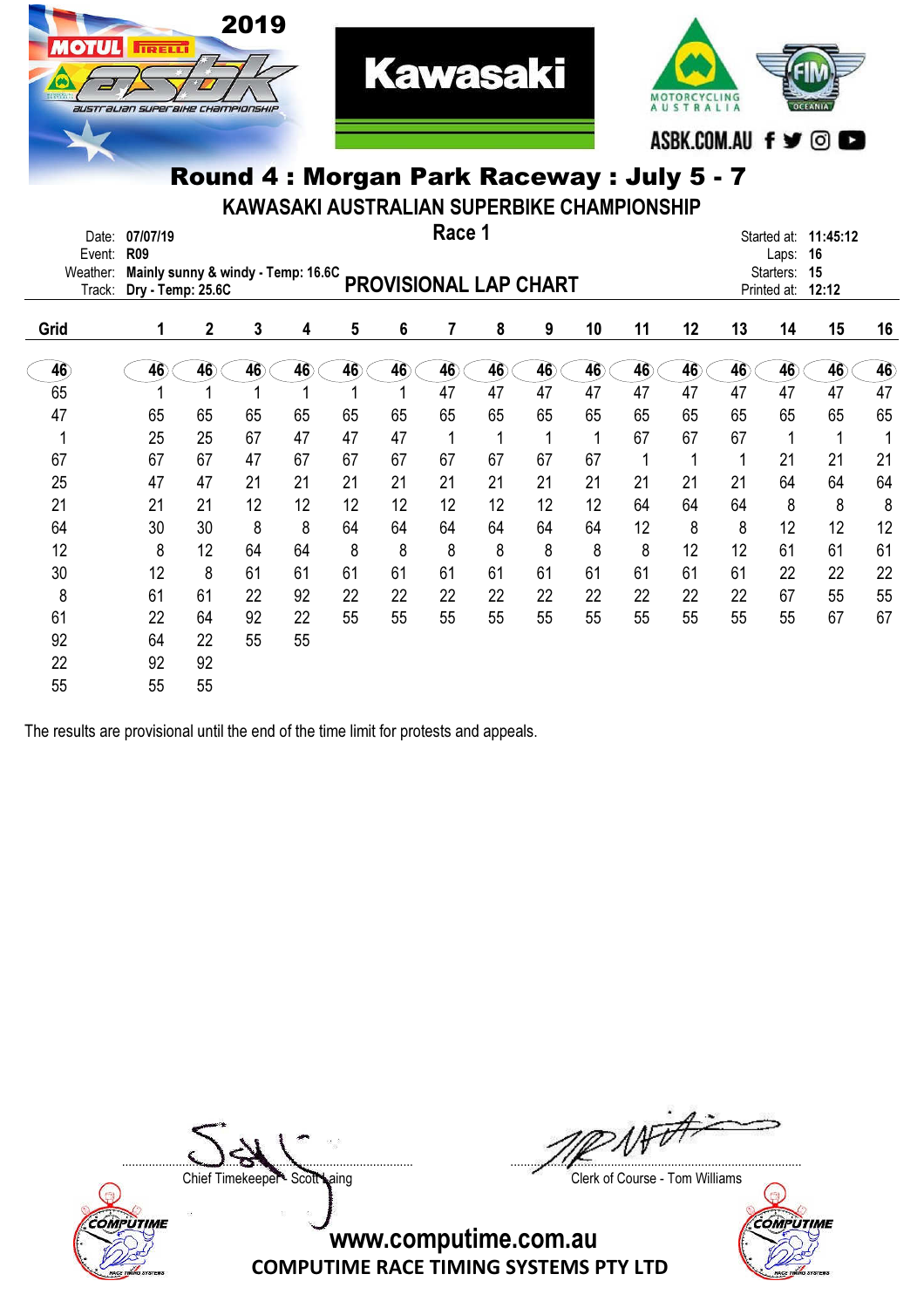

#### KAWASAKI AUSTRALIAN SUPERBIKE CHAMPIONSHIP

|     | 07/07/19<br>Date:<br><b>R09</b><br>Event: |                                     |                    | Race 1 |                                |        |                    | 11:45:12<br>Started at:<br>16<br>Laps: |          |
|-----|-------------------------------------------|-------------------------------------|--------------------|--------|--------------------------------|--------|--------------------|----------------------------------------|----------|
|     | Weather:                                  | Mainly sunny & windy - Temp: 16.6C. |                    |        |                                |        |                    | Starters:<br>15                        |          |
|     | Track:                                    | Dry - Temp: 25.6C                   |                    |        | PROVISIONAL BEST PARTIAL TIMES |        |                    | 12:12<br>Printed at:                   |          |
|     | Split 1                                   |                                     | Split 2            |        | Split 3                        |        | <b>LAP</b>         |                                        |          |
| Pos | Name                                      | Time                                | Name               | Time   | Name                           | Time   | Name               | Ideal                                  | Fastest  |
|     |                                           |                                     |                    |        |                                |        |                    |                                        |          |
|     | M. JONES                                  | 25.644                              | W. MAXWELL         | 24.693 | W. MAXWELL                     | 22.470 | <b>W. MAXWELL</b>  | 1:12.929                               | 1:13.123 |
|     | C. HALLIDAY                               | 25.678                              | C. HALLIDAY        | 24.700 | D. FALZON                      | 22.562 | <b>M. JONES</b>    | 1:13.080                               | 1:13.298 |
| 3   | <b>T. HERFOSS</b>                         | 25.681                              | <b>B. STARING</b>  | 24.717 | <b>B. STARING</b>              | 22.582 | <b>C. HALLIDAY</b> | 1:13.149                               | 1:13.414 |
|     | W. MAXWELL                                | 25.766                              | M. JONES           | 24.734 | M. JONES                       | 22.702 | <b>B. STARING</b>  | 1:13.189                               | 1:13.350 |
|     | <b>B. STARING</b>                         | 25.890                              | <b>T. HERFOSS</b>  | 24.757 | J. WATERS                      | 22.724 | <b>T. HERFOSS</b>  | 1:13.217                               | 1:13.276 |
| 6   | J. WATERS                                 | 25.940                              | A. MORRIS          | 24.826 | M. WALTERS                     | 22.749 | <b>J. WATERS</b>   | 1:13.495                               | 1:13.555 |
|     | A. MORRIS                                 | 26.013                              | <b>J. WATERS</b>   | 24.831 | C. HALLIDAY                    | 22.771 | <b>D. FALZON</b>   | 1:13.692                               | 1:13.810 |
| 8   | M. CHIODO                                 | 26.022                              | M. CHIODO          | 25.029 | <b>T. HERFOSS</b>              | 22,779 | <b>A. MORRIS</b>   | 1:13.861                               | 1:14.140 |
| 9   | D. FALZON                                 | 26.051                              | M. WALTERS         | 25.030 | M. CHIODO                      | 22,891 | <b>M. WALTERS</b>  | 1:13.865                               | 1:13.990 |
| 10  | M. WALTERS                                | 26.086                              | A. SISSIS          | 25.047 | A. PHILLIS                     | 22.992 | <b>M. CHIODO</b>   | 1:13.942                               | 1:13.942 |
|     | A. PHILLIS                                | 26.175                              | D. FALZON          | 25.079 | A. MORRIS                      | 23.022 | A. PHILLIS         | 1:14.437                               | 1:14.617 |
| 12  | A. SISSIS                                 | 26.361                              | A. PHILLIS         | 25.270 | A. SISSIS                      | 23.110 | A. SISSIS          | 1:14.518                               | 1:14.675 |
| 13  | D. REES                                   | 26.457                              | D. REES            | 25.311 | D. REES                        | 23.304 | <b>D. REES</b>     | 1:15.072                               | 1:15.693 |
| 14  | L. EPIS                                   | 26,608                              | L. EPIS            | 25.580 | L. EPIS                        | 23.432 | L. EPIS            | 1:15.620                               | 1:15.982 |
| 15  | <b>B. HOUGHTON</b>                        | 27,308                              | <b>B. HOUGHTON</b> | 26,000 | <b>B. HOUGHTON</b>             | 23.642 | <b>B. HOUGHTO</b>  | 1:16.950                               | 1:17.180 |

The results are provisional until the end of the time limit for protests and appeals.



....................................................................................... .......................................................................................

Chief Timekeeper - Scott Laing Chief Timekeeper - Scott Laing

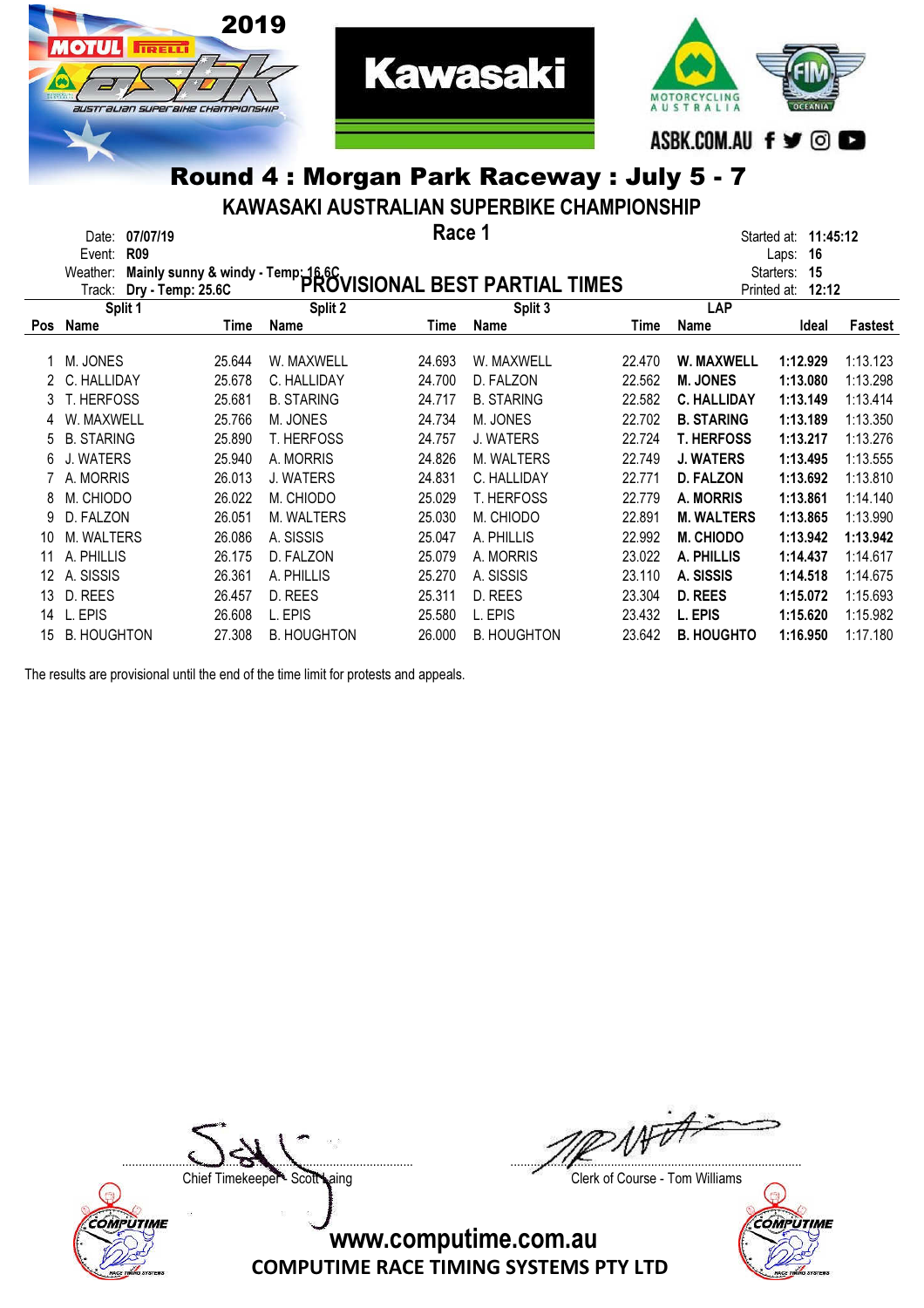



#### Round 4 : Morgan Park Raceway : July 5 - 7 KAWASAKI AUSTRALIAN SUPERBIKE CHAMPIONSHIP PROVISIONAL PROGRESSIVE CHAMPIONSHIP POINTS

**Kawasaki** 

#### AUSTRALIAN SUPERBIKE CHAMPIONSHIP

| Pos              | No  | <b>Name</b>             | Rnd 1<br><b>WSBK</b> | Rnd 2<br>W/fld          | Rnd 3<br><b>Bend</b> | Rnd 4<br>Pole | Rnd 4<br>Race 1 | Total                   |
|------------------|-----|-------------------------|----------------------|-------------------------|----------------------|---------------|-----------------|-------------------------|
|                  |     |                         |                      |                         |                      |               |                 |                         |
| 1                | 65  | Cru HALLIDAY            | 55                   | 41                      | 53                   |               | 18              | 167                     |
| $\overline{2}$   | 46  | Michael JONES           | 49                   | 34                      | 57                   | 1             | 25              | 166                     |
| 3                | 67  | Bryan STARING           | 48                   | 27                      | 75                   |               | 9               | 159                     |
| $\overline{4}$   | 1   | Troy HERFOSS            | 41                   | 50                      | 41                   |               | 17              | 149                     |
| 5                | 21  | <b>Josh WATERS</b>      | 50                   | 30                      | 46                   |               | 16              | 142                     |
| 6                | 47  | Wayne MAXWELL           | 40                   | 35                      | 38                   |               | $20\,$          | 133                     |
| $\overline{7}$   | 12  | Matt WALTERS            | 30                   | 26                      | 31                   |               | 13              | 100                     |
| 8                | 25  | Daniel FALZON           | 32                   | 33                      | 30                   |               |                 | 95                      |
| $\boldsymbol{9}$ | 168 | Glenn SCOTT             | 28                   | 23                      | 39                   |               |                 | 90                      |
| 10               | 8   | Alex PHILLIS            | 19                   | 24                      | 25                   |               | 14              | 82                      |
| 11               | 30  | Mark CHIODO             | 24                   | 16                      | 39                   |               |                 | 79                      |
| 12               | 61  | Arthur SISSIS           | 18                   | 14                      | 31                   |               | 12              | 75                      |
| 13               | 28  | Aiden WAGNER            | 71                   |                         |                      |               |                 | 71                      |
| 14               | 92  | Damon REES              | 11                   | 19                      | 29                   |               |                 | 59                      |
| 15               | 14  | <b>Glenn ALLERTON</b>   | 40                   | 16                      |                      |               |                 | 56                      |
| 16               | 29  | Ted COLLINS             | 31                   | 10                      | 8                    |               |                 | 49                      |
| 17               | 22  | Lachlan EPIS            | 10                   | 4                       | 22                   |               | 11              | 47                      |
| 18               | 33  | Sloan FROST             | 12                   | 15                      | 15                   |               |                 | 42                      |
| 19               | 41  | Max CROKER              | 27                   |                         |                      |               |                 | 27                      |
| 20               | 62  | <b>Brendan McINTYRE</b> |                      | 7                       | 19                   |               |                 | 26                      |
| 21               | 11  | Philip CZAJ             | 8                    | 5                       | $\overline{7}$       |               |                 | 20                      |
| 22               | 13  | David BARKER            | $\mathbf{1}$         |                         | 15                   |               |                 | 16                      |
| 23               | 64  | Aaron MORRIS            |                      |                         |                      |               | 15              | 15                      |
| 24               | 98  | Evan BYLES              |                      |                         | 13                   |               |                 | 13                      |
| 25               | 55  | <b>Brian HOUGHTON</b>   |                      |                         |                      |               | 10              | 10                      |
| 26               | 24  | Matt TOOLEY             | 1                    |                         | 6                    |               |                 | $\overline{7}$          |
| 27               | 77  | Adam SENIOR             |                      |                         | 5                    |               |                 | $\overline{5}$          |
| 28               | 76  | Paul VAN DER HEIDEN     |                      |                         | $\overline{4}$       |               |                 | $\overline{\mathbf{4}}$ |
| 29               | 82  | Ryan YANKO              | 3                    |                         |                      |               |                 | $\mathsf{3}$            |
| 30               | 44  | Will DAVIDSON           |                      | $\overline{\mathbf{c}}$ |                      |               |                 | $\frac{2}{2}$           |
| 31               | 37  | Michael EDWARDS         |                      | $\overline{2}$          |                      |               |                 |                         |

#### AUSTRALIAN SUPERBIKE CHAMPIONSHIP - MANUFACTURERS

|        |    |             | Rnd 1       | Rnd 2 | Rnd 3       | Rnd 4                     | Rnd 4  |       |
|--------|----|-------------|-------------|-------|-------------|---------------------------|--------|-------|
| Pos    | No | <b>Name</b> | <b>WSBK</b> | W/fld | <b>Bend</b> | Pole                      | Race 1 | Total |
|        |    | Suzuki      | 166         | 125   | 174         |                           | 62     | 527   |
| ົ      |    | Kawasaki    | 166         | 80    | 195         |                           | 33     | 474   |
| ാ<br>J |    | Yamaha      | 158         | 78    | 94          |                           | 18     | 348   |
|        |    | Honda       | 76          | 85    | 109         |                           | 27     | 297   |
|        |    |             |             |       |             | <b>SENTING CONTRACTOR</b> |        |       |

....................................................................................... .......................................................................................



Chief Timekeeper - Scott Laing Clerk of Course - Tom Williams

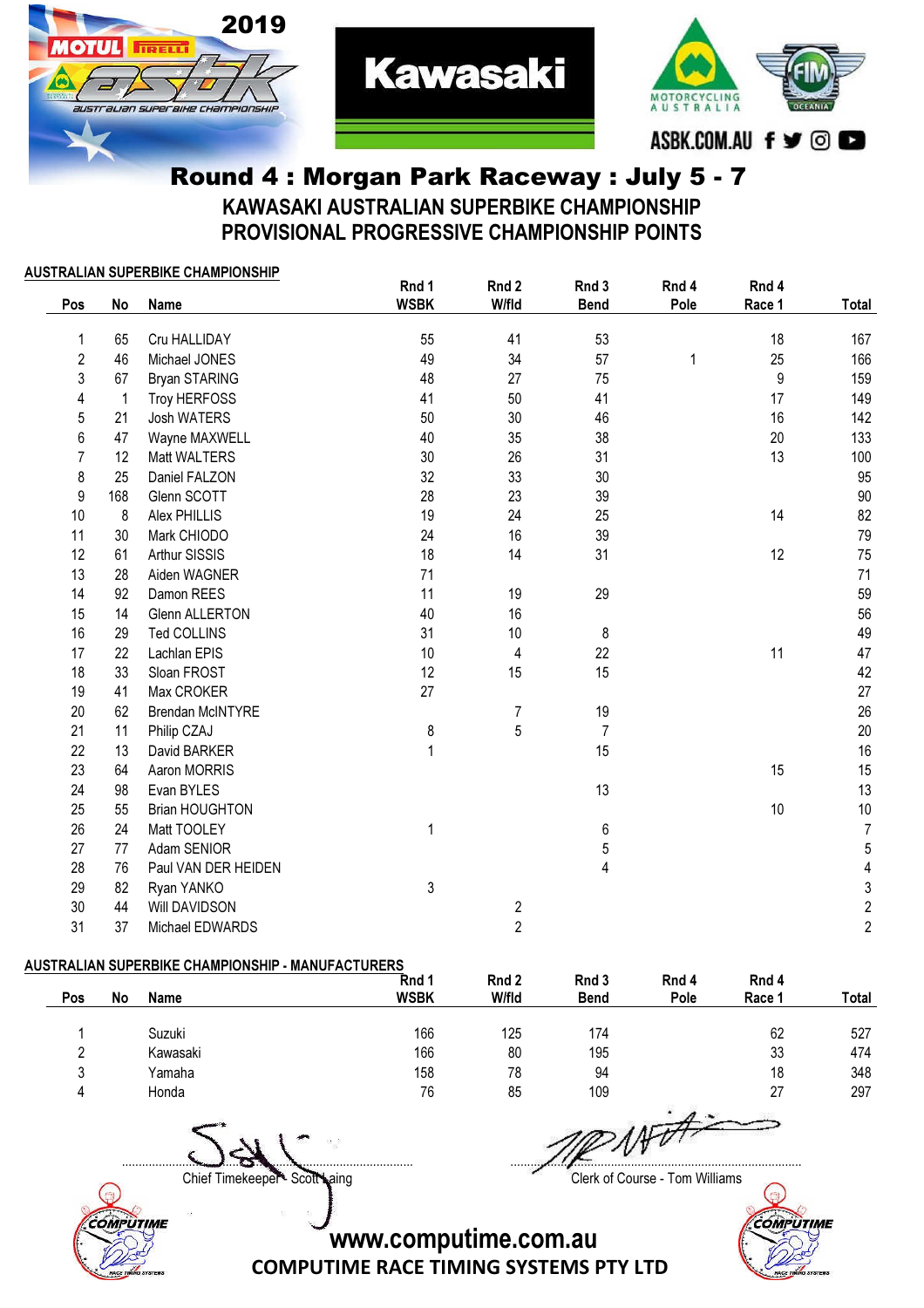

Round 4 : Morgan Park Raceway : July 5 - 7 KAWASAKI AUSTRALIAN SUPERBIKE CHAMPIONSHIP PROVISIONAL PROGRESSIVE CHAMPIONSHIP POINTS

| AUSTRALIAN SUPERBIKE CHAMPIONSHIP - MANUFACTURERS |     |    |             |             |       |             |       |        |       |  |  |
|---------------------------------------------------|-----|----|-------------|-------------|-------|-------------|-------|--------|-------|--|--|
|                                                   |     |    |             | Rnd 1       | Rnd 2 | Rnd 3       | Rnd 4 | Rnd 4  |       |  |  |
|                                                   | Pos | No | <b>Name</b> | <b>WSBK</b> | W/fld | <b>Bend</b> | Pole  | Race 1 | Total |  |  |
|                                                   |     |    |             |             |       |             |       |        |       |  |  |
|                                                   |     |    | <b>BMW</b>  |             | 26    |             |       | 15     | 124   |  |  |
|                                                   | ĥ.  |    | Ducati      |             | 34    | 57          |       | 25     | 120   |  |  |
|                                                   |     |    | Aprilia     |             |       |             |       |        | 20    |  |  |
|                                                   |     |    |             |             |       |             |       |        |       |  |  |



....................................................................................... .......................................................................................

Chief Timekeeper - Scott Laing Clerk of Course - Tom Williams